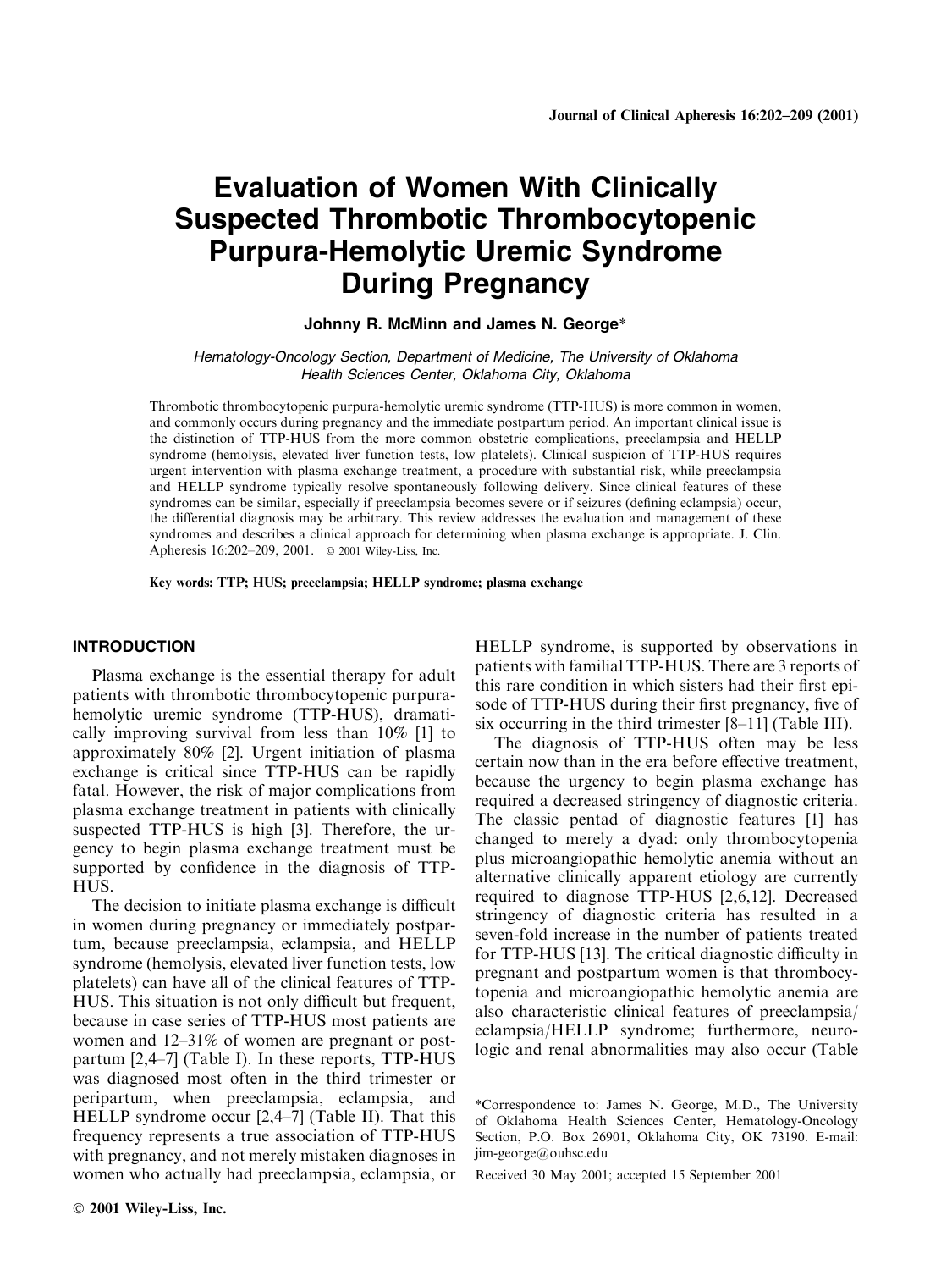| TABLE I. Frequency of Women and Frequency of Pregnancy Among Women in Published Series of Patients With Thrombotic |
|--------------------------------------------------------------------------------------------------------------------|
| Thrombocytopenic Purpura-Hemolytic Uremic Syndrome                                                                 |
|                                                                                                                    |

| Case series                     | Frequency of women $(\%)$ | Frequency of pregnancy at diagnosis $(\%)$ |  |  |
|---------------------------------|---------------------------|--------------------------------------------|--|--|
| Ridolfi and Bell 1981 [4]       | 192/270 (71)              | $25/192$ $(13)^a$                          |  |  |
| Bell et al. 1991 [5]            | 76/108 (70)               | $9/76$ $(12)^a$                            |  |  |
| Thompson et al. 1992 [6]        | 31/44(70)                 | $4/71$ $(13)^a$                            |  |  |
| Hayward et al. 1994 [7]         | 36/52(69)                 | $9/36$ $(25)^a$                            |  |  |
| Oklahoma TTP-HUS Registry, 2001 | 163/225(72)               | $19/61(31)^{b}$                            |  |  |

<sup>a</sup>Percent of women who initially presented with TTP-HUS during pregnancy or postpartum.

<sup>b</sup>Percent of women 45 years old or less (child-bearing age) who initially presented with TTP-HUS during pregnancy or postpartum. Data were not available to calculate frequency in this specific age cohort in the other four studies.

| TABLE II. Occurrence of Thrombotic Thrombocytopenic Purpura-Hemolytic Uremic Syndrome During Pregnancy |  |  |  |
|--------------------------------------------------------------------------------------------------------|--|--|--|
|                                                                                                        |  |  |  |

|                                 | Number of women            |     | Trimester |             |
|---------------------------------|----------------------------|-----|-----------|-------------|
| Case series                     | diagnosed during pregnancy |     |           | peripartum) |
| Ridolfi and Bell, 1981 [4]      | 25                         |     |           |             |
| Bell et al. 1991 [5]            |                            |     |           |             |
| Thompson et al. 1992 [6]        |                            |     |           |             |
| Hayward et al. 1994 [7]         |                            |     |           |             |
| Oklahoma TTP-HUS Registry, 2001 | 19                         |     |           |             |
| Total                           | 66                         | 11% | 15%       | 74%         |

TABLE III. Familial Thrombotic Thrombocytopenic Purpura-Hemolytic Uremic Syndrome: Sisters Who Had Their First Episode of TTP-HUS During Their First Pregnancy

| Report                                    | Year            | Age             | (years) Pregnancy | Gestation<br>(weeks) | Clinical<br>features                    | Plasma<br>exchange | Infant<br>outcome                                    | Maternal outcome                                                                                                                          |
|-------------------------------------------|-----------------|-----------------|-------------------|----------------------|-----------------------------------------|--------------------|------------------------------------------------------|-------------------------------------------------------------------------------------------------------------------------------------------|
| Fuchs et al. [8]                          | 1972            | 19              | 1st               | 36                   | Seizure, stroke,<br>acute renal failure | No                 | C-section, baby<br>died on day 1                     | Progressive disease,<br>death in 4 months                                                                                                 |
|                                           | 1974            | 17              | 1st               | 38                   | Seizure, stroke,<br>acute renal failure | No                 | C-section,<br>healthy baby                           | Progressive disease,<br>death in 6 weeks                                                                                                  |
| Wiznitzer et al.<br>$[9]$                 | 1980            | 19              | 1st               | 31                   | Seizure                                 | N <sub>0</sub>     | Fetal death                                          | Death on day 1                                                                                                                            |
|                                           | 1990            | 26              | 1st               | 27                   | Stroke, acute<br>renal failure          | No                 | C-section, baby<br>died on day 1                     | Recovery                                                                                                                                  |
| Algadah et al.<br>[10], Alqadah<br>$[11]$ | 1983            | 29              | 1st               | 38                   | Fever, purpura,<br>jaundice             | Yes                | Induced labor,<br>healthy baby                       | Recovery. No<br>subsequent pregnancies,<br>but 3 TTP-HUS<br>relapses                                                                      |
|                                           | NR <sup>a</sup> | NR <sup>a</sup> | 1st               | 23                   | Purpura,<br>epistaxis                   | Yes                | Induced delivery<br>at 34 wks, baby<br>died on day 3 | Recovery. 2nd pregnancy:<br>healthy baby. 3rd<br>pregnancy: TTP relapse<br>at 38 weeks, healthy<br>baby, recovery with<br>plasma exchange |

 ${}^a$ NR = Not reported

IV). This difficult differential diagnosis is similar to other situations in which TTP-HUS is suspected in critically ill patients with multiorgan abnormalities  $[2, 14]$ .

To better understand the difficulties of diagnosis and to propose a plan for management, the typical clinical features of preeclampsia, eclampsia, and HELLP syndrome will first be described. These syndromes are defined in Table IV. As these syndromes become more severe with more systemic abnormalities, the distinction from TTP-HUS becomes more difficult and may not be possible. The critical clinical decision is when to intervene with plasma exchange treatment. This may be when the clinical features suggest the diagnosis of TTP-HUS, or plasma exchange may be considered appropriate treatment for severe preeclampsia/eclampsia/HELLP syndrome. The issue is the same regardless of the designated diagnosis: the decision to begin plasma exchange treatment is based on the judgment that spontaneous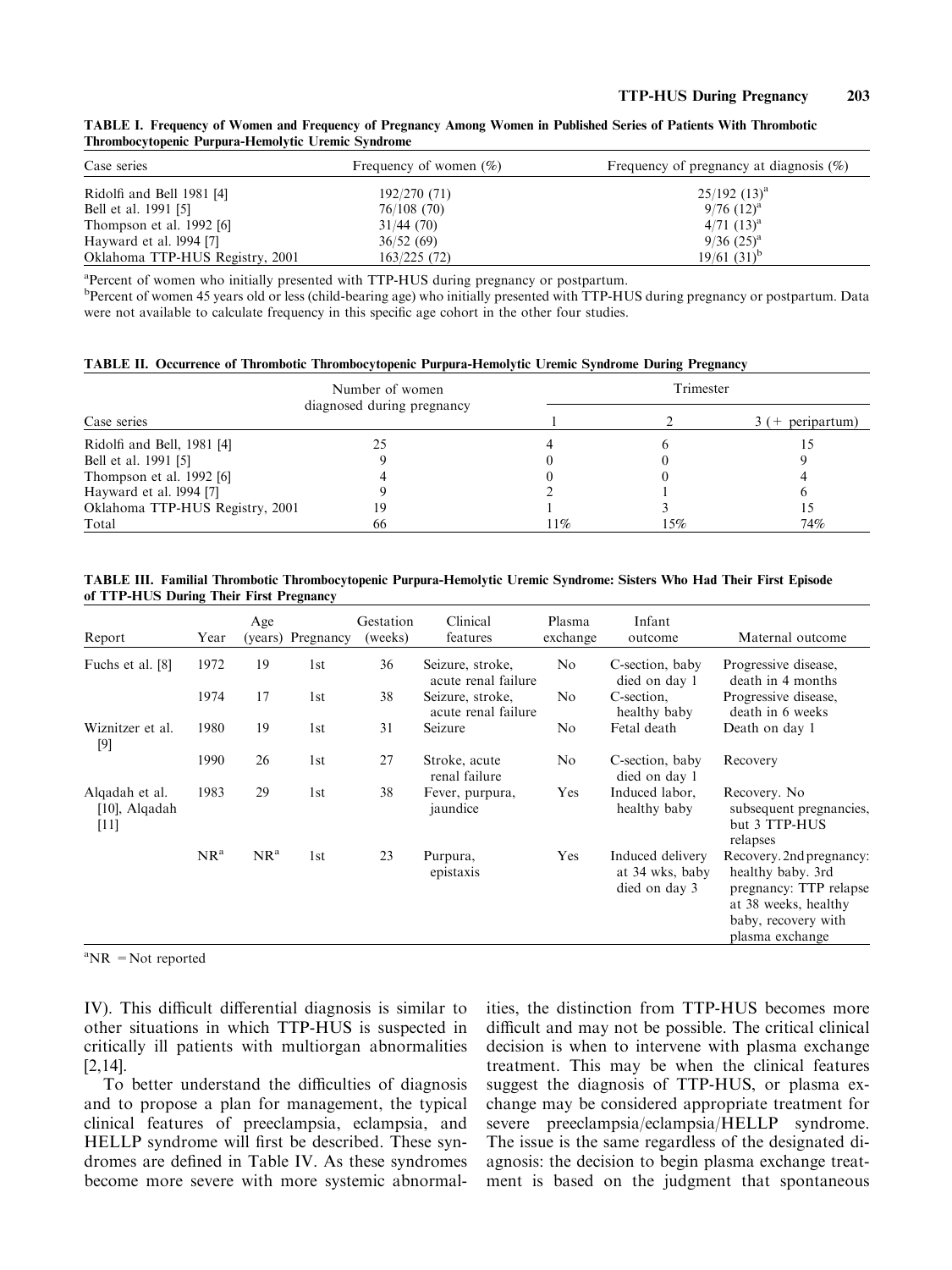#### 204 **McMinn and George**

### TABLE IV. Definitions of Preeclampsia, Eclampsia, and HELLP Syndrome\*

#### Preeclampsia

- Sustained hypertension (systolic  $>140$ , diastolic  $>90$ ), onset after 20 weeks of gestation
- Proteinuria ( $>0.3$  g/24 hr, or  $>30$  mg/dL in two random specimens)

#### Severe preeclampsia

- Severe hypertension (systolic  $>160-180$ , diastolic  $>110$ )
- Renal abnormalities: proteinuria (>5 g/24 hr), elevated serum creatinine, oliguria (<500 ml/24 hr)
- Neurologic abnormalities: headache, visual disturbances
- Hematologic abnormalities: thrombocytopenia, microangiopathic hemolytic anemia
- Cardiovascular abnormalities: pulmonary edema
- $\bullet$ Hepatocellular abnormalities: elevated serum alanine aminotransferase (ALT) and aspartate aminotransferase (AST), right-upper quadrant or epigastric pain
- Fetal abnormalities: growth retardation or oligohydramnios

#### Eclampsia

• Generalized seizures in women who have preeclampsia or who subsequently develop preeclampsia

**HELLP** syndrome

- Hemolysis, documented by progressive anemia, fragmented red cells on the peripheral blood smear, and increased serum LDH
- Abnormal liver function, documented by increased serum AST and ALT
- Thrombocytopenia  $\bullet$
- Most women also have nausea, vomiting, epigastric pain, and right upper quadrant abdominal tenderness
- Most women also have preeclampsia, defined by hypertension

Severe HELLP syndrome

• More severe thrombocytopenia (platelet count  $\lt 50,000/\mu L$ )

\*Definitions of preeclampsia and severe preeclampsia are adapted from reference 15, and for eclampsia from references 16–18. The clinical features of severe preeclampsia include the diagnostic criteria for HELLP syndrome, as well as the diagnostic criteria for TTP-HUS. The designation of severe HELLP syndrome is adapted from reference 19. All of these syndromes may be considered as different clinical subsets of pregnancy-induced hypertension characterized by differences in end-organ involvement [15].

recovery following delivery is unlikely, and that progressive multiorgan failure and death are possible. Therefore, the occurrence, severity, and clinical course following delivery of thrombocytopenia, microangiopathic hemolytic anemia, neurologic and renal abnormalities will be emphasized in the descriptions of preeclampsia/eclampsia/HELLP syndrome.

# **DEFINITIONS OF PREECLAMPSIA ECLAMPSIA AND HELLP SYNDROME**

# Preeclampsia

Preeclampsia is defined as hypertension associated with proteinuria occurring after 20 weeks gestation (Table IV) [15]. Preeclampsia occurs in 3–5% of all pregnancies; there are multiple risk factors for the development of preeclampsia. Preeclampsia is considered severe when the blood pressure is higher  $(>160-180/110$  mm Hg) and other signs of systemic involvement are present [15] (Table IV).

### **Eclampsia**

Eclampsia is defined as the occurrence of generalized seizures during pregnancy or the postpartum period, without an apparent neurologic etiology, in a woman who has or subsequently develops preeclampsia [16]. About 2% of women with preeclampsia

will have seizures  $[17,18]$ . It has been considered that preeclampsia evolves from mild to severe disease and then to eclampsia. However, a recent study of 53 women with eclampsia documented that in  $32(60\%)$ , seizures were the first sign of preeclampsia, before hypertension occurred [16]. Only seven women  $(13\%)$ had severe preeclampsia prior to the occurrence of seizures [16]. Seizures occurred before delivery in 28 women  $(53\%)$ , during delivery in 19 women  $(36\%)$ , and postpartum in 6 women  $(11\%)$  [16]. In three women, the seizures first occurred  $5-7$  days following delivery [16]. In another report, 20 of 82 women  $(24%)$ who developed eclampsia did not have seizures until after delivery [19]. Seizures attributed to eclampsia may occur as late as 9 days after delivery, without preceding hypertension [20]. Some patients with eclampsia, fewer than 10%, will have focal neurologic signs, such as aphasia or limb weakness, psychosis, or coma [21]. Many of the neurologic abnormalities of eclampsia are similar to hypertensive encephalopathy, including abnormalities on CT scan and MRI [21]. The characteristic imaging abnormalities are localized to regions of the posterior circulation and may represent focal areas of cerebral edema [21,22].

# **HELLP Syndrome**

HELLP syndrome is typically considered to be severe preeclampsia with the additional prominent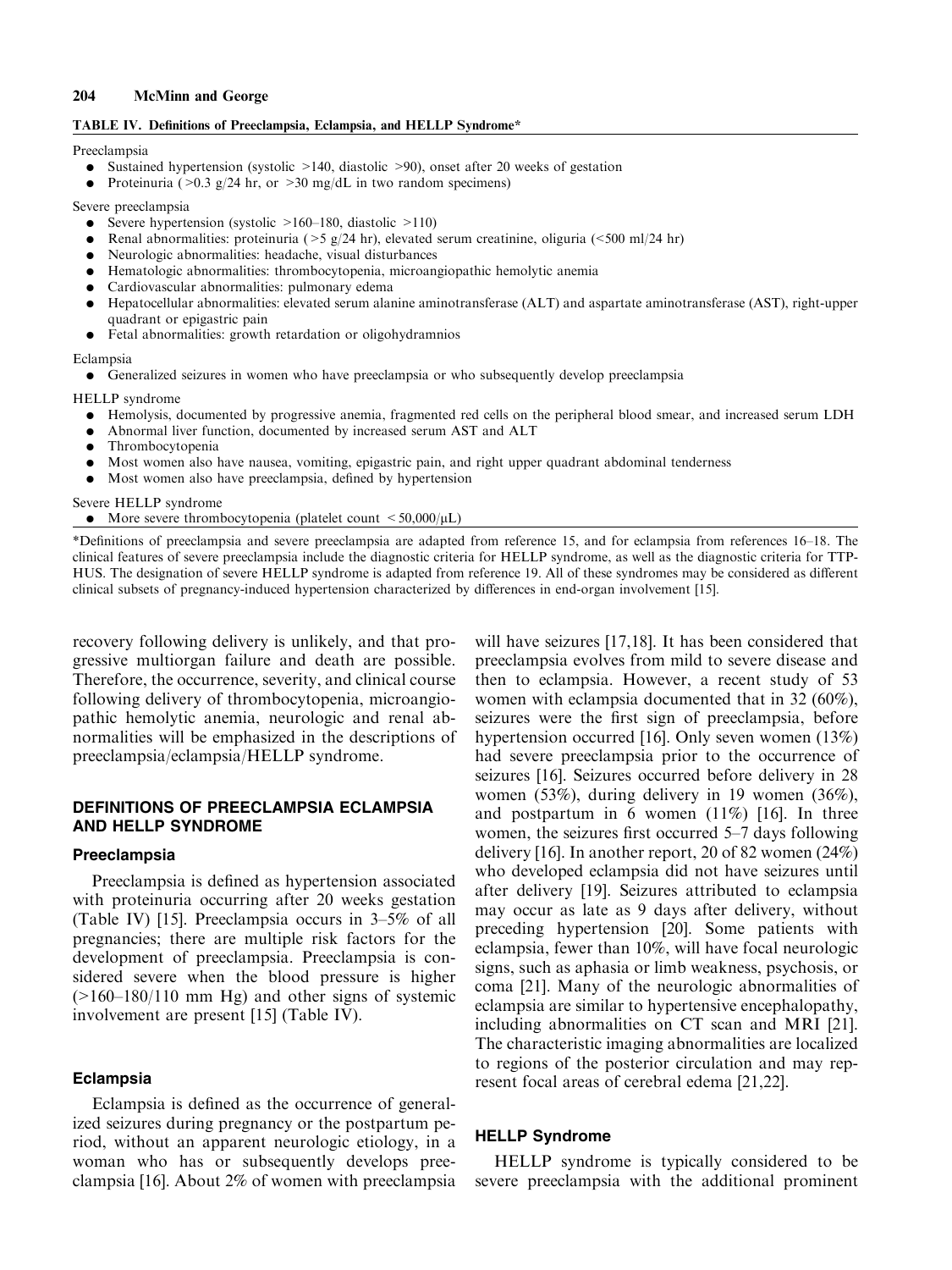features of (1) microangiopathic hemolysis (anemia with fragmented red cells and polychromasia on the peripheral blood smear, and increased serum lactate dehydrogenase, LDH), (2) liver function abnormalities (increased serum aspartate aminotransferase [AST] and alanine aminotransferase [ALT], usually with symptoms of nausea, vomiting, epigastric pain, and right upper quadrant abdominal tenderness), and (3) thrombocytopenia (platelet count  $\langle 100,000/\mu L \rangle$ [23,24] (Table IV). Often, only one or two of these three abnormalities are present  $[25]$ ; then the disorder may be described as "partial HELLP syndrome" [24]. When the platelet count is less than  $50,000/\mu l$ , HELLP syndrome is described as severe [19]. These definitions appear to describe a spectrum of severity in preeclampsia, although hypertension does not have to be severe or even present in HELLP syndrome [23]. HELLP syndrome occurs in 4–39% of women with severe preeclampsia [19,24,26-28], a variation probably related to the referral pattern for high-risk obstetric patients.

# **CLINICAL FEATURES OF PREECLAMPSIA, ECLAMPSIA. AND HELLP SYNDROME THAT MAY MIMIC TTP-HUS**

The clinical features of these syndromes, other than hypertension, are the same as the principal diagnostic features of TTP-HUS. Although liver function abnormalities are not characteristic of TTP-HUS, the associated symptoms in HELLP syndrome of nausea, vomiting, and abdominal pain are very common in patients with TTP-HUS [2]. These clinical features may also first appear or fail to promptly resolve following delivery, further obscuring the distinction from TTP-HUS.

# Thrombocytopenia

Mild thrombocytopenia is common in preeclampsia: four case series have documented thrombocytopenia in 216 of 1,414 patients (15%) [29], 121 of 237 patients (51%) [30], 28 of 95 patients (29%) [31], and 51 of 300 patients (17%) [26]. Thrombocytopenia may first occur after delivery and the nadir is often soon after delivery, but typically platelet counts then begin to recover. In one study of 30 women with preeclampsia/HELLP syndrome and thrombocytopenia, the nadir platelet count was  $52,000/\mu L$  (lowest platelet count,  $15,000/\mu L$ ); in four women, the nadir occurred 3–19 hours before delivery, in the remaining 26 women the nadir occurred 8–69 hours after delivery (mean, 27 hours) [32]. The mean time for platelet count recovery to  $>100,000/\mu L$  was 3 days after delivery, 2 days after the platelet count nadir [32]. All women spontaneously recovered to platelet counts greater than  $100,000/\mu L$  by 5 days after delivery, 4 days after the platelet count nadir [32]. In another study [30] in which half of women with preeclampsia were thrombocytopenic, half of the thrombocytopenic women had platelet counts  $\langle 100,000/\mu L; 90\% \rangle$  of thrombocytopenic women had rising platelet counts  $($ >15% higher than the previous day's count) on postpartum day 3; on postpartum day 4, 97% had rising platelet counts and 93% had platelet counts  $>100,000/\mu L$ . In case series of women with HELLP syndrome, the median nadir platelet counts were  $43,000/\mu L$  and  $57,000/\mu L$ ; the lowest platelet counts were  $6,000/\mu L$  and  $7000/\mu L$  [23,28]. In most women, platelet counts decreased by 20–50% from admission to delivery, with the nadir occurring at delivery or on the first postpartum day [27]. Platelet counts in almost all women increased after postpartum day 1; all recovered by postpartum day 11 [27].

### Microangiopathic Hemolytic Anemia

Hemolytic anemia in women with preeclampsia is much less common than thrombocytopenia. In one study, 28 of 95 women with preeclampsia had thrombocytopenia but only two (2%) had overt hemolysis [31]. However, the observation of red cell fragmentation on the peripheral blood smear may be much more common; one study of 45 consecutive women with preeclampsia/eclampsia documented red cell fragmentation in 10 (22%) [25]. Microangiopathic hemolytic anemia is a defining feature of HELLP syndrome. In the original description of HELLP syndrome, all 29 patients were anemic (mean nadir hematocrit,  $27\%$ ; range,  $18-34\%$ ) and all but one patient had an abnormal peripheral blood smear characterized by fragmented red cells and polychromasia [23]. LDH values are interpreted as a measure of severity of hemolysis, although LDH elevation may parallel serum AST elevations, reflecting the liver involvement of HELLP syndrome, or may reflect systemic tissue ischemia as in TTP-HUS [33]. Increased serum LDH values can be extreme: in one case series of 201 patients with HELLP syndrome, the mean peak serum LDH value was 4,011 U/L (the normal range for LDH was not provided), 7- to 11fold the peak serum AST and ALT values [19]. In another study of 442 patients with HELLP syndrome, the median peak serum LDH value was 853 U/L (range,  $564-23,584$  U/L), 3-fold the peak serum AST values [28]. The resolution of anemia and abnormal serum LDH is slower than recovery from thrombocytopenia; anemia may continue to worsen and serum LDH continue to rise for several days following delivery  $[27]$ .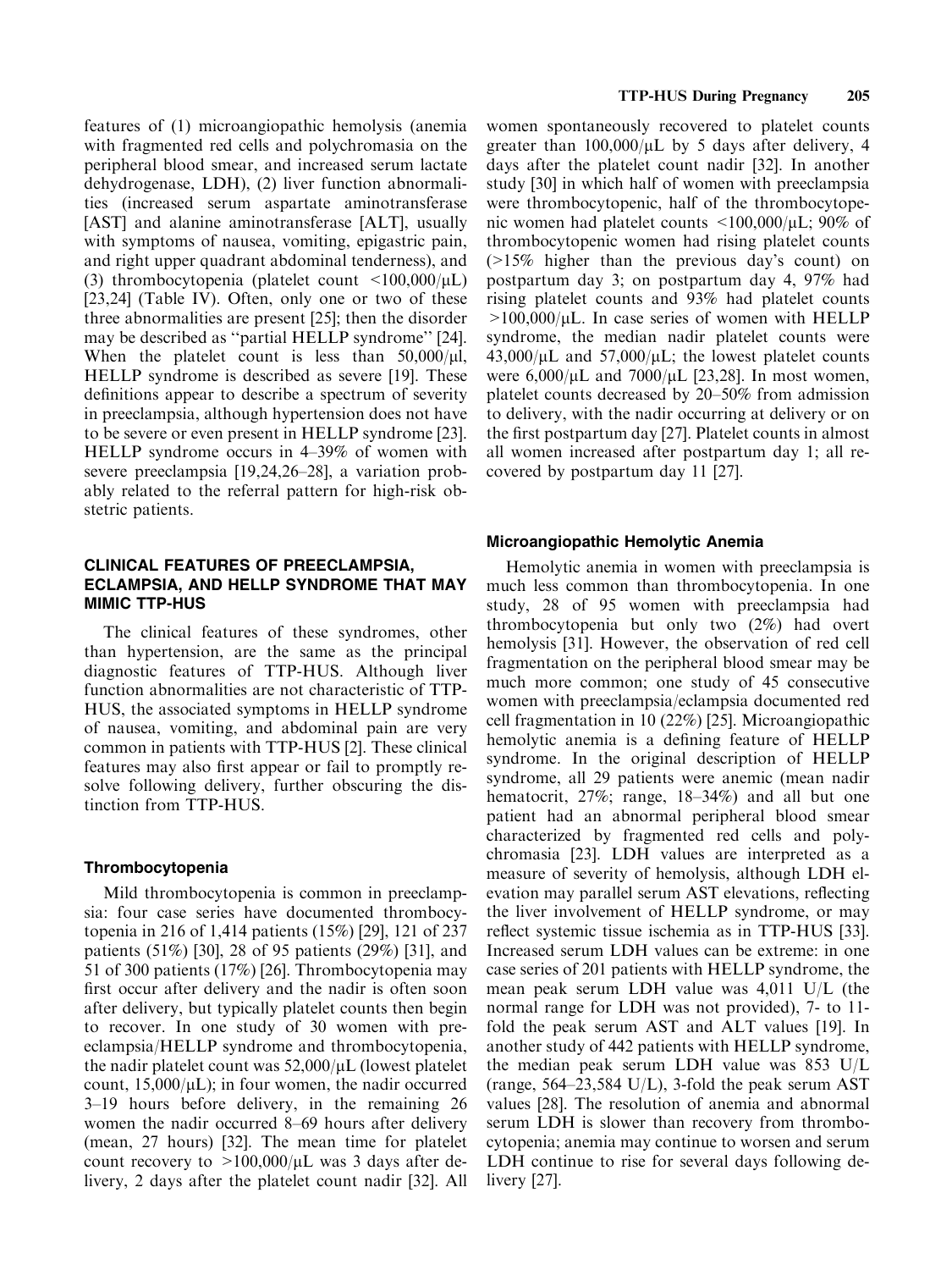#### 206 **McMinn and George**

#### **Neurologic Abnormalities**

Symptoms of headache with blurred vision or visual scotomata are characteristic features in preeclampsia, possibly correlating with the severity of hypertension. Headache is reported in 31–48% of patients with preeclampsia or HELLP syndrome, visual changes in 10% [24,28]. More severe neurologic abnormalities are rarely described, other than the occurrence of seizures, which defines the development of eclampsia. Seizures may be a manifestation of severe hypertension but may occur with normal blood pressure [16]. Mental status changes, the most common neurologic feature of TTP-HUS [2], are rarely described in preeclampsia and HELLP syndrome. Postpartum stroke, caused either by thrombosis or hemorrhage, is a recognized but rare complication of pregnancy, not always associated with hypertension [34] but possibly related to genetic thrombophilia [35].

#### **Renal Abnormalities**

Proteinuria is a defining feature of preeclampsia but renal failure, manifested by a rising serum creatinine, often with oliguria, is uncommon. When renal failure occurs, it is usually related to other complications: severe hypertension, disseminated intravascular coagulation (DIC), hypotension, and sepsis [28]. In a case series of 442 women with HELLP syndrome, 33 (7%) had acute renal failure, defined by creatinine clearance  $\leq$  20 ml/min [28]. An earlier report from these authors described acute renal failure in only three of 303  $(1\%)$  patients; all three were associated with abruptio placentae and DIC; all recovered normal renal function [26].

# Time of Occurrence of Obstetric Complications **During Pregnancy**

In one report of 442 pregnancies complicated by HELLP syndrome, the time of onset was at  $17-20$ weeks in 9 women  $(2\%)$ ,  $20-27$  weeks in 40 women (9%), 27–36 weeks in 313 women (71%), and 37–42 weeks in 80 women (18%) [28]. Although preeclampsia and HELLP syndrome typically resolve promptly after delivery, in some women the signs and symptoms first appear postpartum. Among the 442 pregnancies, the onset of HELLP syndrome occurred postpartum in 133 women  $(30\%)$ ; 27 of these 133 women  $(20\%)$ had no evidence for preeclampsia before delivery [28]. Among the 133 women in whom HELLP syndrome developed postpartum, the onset of clinical manifestations ranged from a few hours to 7 days after delivery; in most the onset was within 48 hours [28]. As noted above, seizures may first occur after delivery in  $11-24\%$  of women with eclampsia [16,19,20].

#### **Association With Other Obstetric Complications**

Preeclampsia is commonly associated with important complications affecting the fetus and mother. Infant birth weight is low and perinatal infant mortality is high  $(6-12\%)$  [19]. Although DIC is not an integral part of preeclampsia, preeclampsia is associated with abruptio placentae, which is an important cause of DIC. In the study of 442 women with HELLP syndrome, 69 (16%) had abruptio placentae [28].

# **MANAGEMENT: INDICATIONS FOR INTERVENTION WITH PLASMA EXCHANGE**

When signs and symptoms of TTP-HUS occur early in pregnancy, within the first trimester, the diagnosis of preeclampsia/HELLP syndrome is not a consideration and delivery of a viable infant is not an option. Plasma exchange treatment is urgently indicated and may allow the pregnancy to continue. There are multiple reports of prolonged courses of plasma exchange, beginning as early as 6 weeks' gestation, which maintained remission of TTP-HUS and allowed delivery of a healthy, full-term infant [36-38]. If plasma exchange fails to induce a prompt remission, termination of the pregnancy may be considered, although the response of TTP-HUS to termination of pregnancy is uncertain [38].

When signs and symptoms suggestive of TTP-HUS occur later in pregnancy, the distinction from severe preeclampsia/eclampsia/HELLP syndrome is the important diagnostic issue, and appropriate timing for delivery is the important management issue. Delivery is the definitive treatment for preeclampsia/eclampsia/ HELLP syndrome; glucocorticoid treatment may allow delay of delivery [39,40] and can accelerate recovery following delivery [41]. Glucocorticoid treatment may also be efficacious for TTP-HUS [5]. If spontaneous recovery occurs following delivery, the diagnosis of TTP-HUS is assumed to be excluded. If signs and symptoms suggestive of TTP-HUS first occur following delivery, severe preeclampsia/ eclampsia/HELLP syndrome are still possible diagnoses, but plasma exchange treatment becomes a more serious consideration. If signs and symptoms do not resolve following delivery, plasma exchange becomes an appropriate option.

Table V describes the clinical features that are important for the decision to intervene with plasma exchange. There are two principal and related issues: (1) the severity of the hematologic, neurologic, and renal abnormalities, and (2) their course following delivery.

A woman presenting with severe thrombocytopenia, microangiopathic hemolytic anemia, oliguric acute renal failure, and mental status abnormalities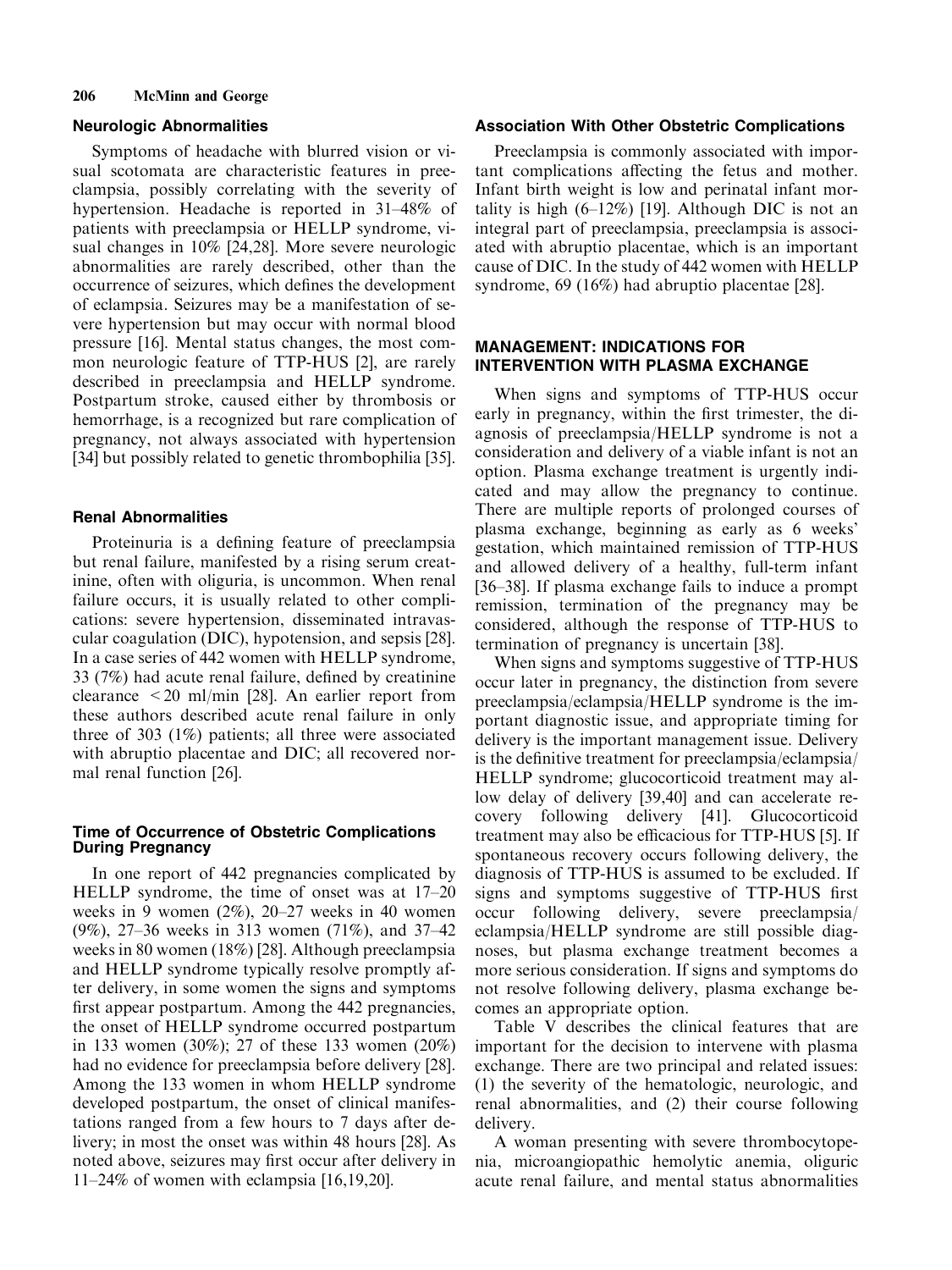#### TABLE V. Clinical Features of Pregnant/Postpartum Women Indicating Consideration for the Diagnosis of Thrombotic Thrombocytopenic Purpura-Hemolytic Uremic Syndrome and Intervention With Plasma Exchange Treatment\*

Hematologic abnormalities

- Severe thrombocytopenia and microangiopathic hemolytic anemia that progress for more than 3 days following delivery
- Normal coagulation parameters, or resolving disseminated intravascular coagulation

Neurologic abnormalities

- Mental status abnormalities (such as confusion, disorientation, stupor, coma)
- Focal abnormalities (such as aphasia, dysarthria, or focal motor deficits)
- Seizures (in association with progressive postpartum thrombocytopenia and microangiopathic hemolytic anemia)

Renal abnormalities

• Oliguric acute renal failure (in association with progressive postpartum thrombocytopenia and microangiopathic hemolytic anemia)

\*All of these clinical features may be caused by severe preeclampsia and may resolve spontaneously following delivery, therefore delivery is the critical first step in management. Consideration for plasma exchange is based on the clinical course following delivery, with the decision to intervene with plasma exchange based on the judgment that spontaneous resolution of these signs and symptoms is unlikely. However, immediate plasma exchange may be appropriate when the severity of a combination of these signs and symptoms is extreme.

should be diagnosed as TTP-HUS and treated with plasma exchange, regardless of the time during pregnancy, the presence of hypertension, and the decision for delivery. However most women with suspected TTP-HUS will be less severely affected, and the presence of preeclampsia and its complications, such as abruptio placentae and DIC, are alternative considerations. In these women, delivery is the principal treatment, especially at or after 32-34 weeks gestation when most infants have normal long-term outcomes [15]. Then the course following delivery becomes the decisive factor. Observation following delivery may be at intervals of days or hours, depending on the severity of signs and symptoms. Stability or improvement allows further observation. In some women, hypertension, DIC, and liver function abnormalities, the principal pregnancy-related complications, may resolve but the hematologic, renal, and neurologic abnormalities characteristic of TTP-HUS persist or progress. Persistence or progression beyond postpartum day three  $[30,32,42,43]$  diminishes the hope for spontaneous recovery and strengthens the indication for intervention with plasma exchange treatment.

When the decision is made for plasma exchange treatment, the diagnosis of TTP-HUS may still not be certain. Some case reports describe effective plasma exchange treatment for severe preeclampsia and HELLP syndrome [42,43]; others describe their patients as having TTP-HUS [44]. This distinction is one of the nomenclature [42,45]; the clinical features and indications for plasma exchange are the same.

With the intense concern about the distinction of syndrome preeclampsia/eclampsia/HELLP from TTP-HUS, the physician must remain alert for the possibility that neither of these diagnoses is correct. Just as sepsis, autoimmune disorders, and disseminated malignancies have become apparent in nonpregnant patients initially treated for TTP-HUS [2]. women with assumed severe preeclampsia may actually have alternative disorders that require other

treatments. One report describes 11 women who were initially diagnosed with severe preeclampsia who were discovered to have critical, alternative explanations for their illness, including dissecting aortic aneurysm, ruptured gallbladder, and malignant pheochromocytoma [46].

After a woman recovers, appropriate recommendations for subsequent pregnancies are difficult and uncertain. Preeclampsia/eclampsia/HELLP syndrome or TTP-HUS may recur in subsequent pregnancies; persistence of hypertension and renal failure or the presence of risk factors for thrombosis increase the risk for recurrent complications [35,47–49]. But women who have recovered from a pregnancy complicated by severe preeclampsia or TTP-HUS also may have uncomplicated pregnancies and healthy infants [47–49].

#### **CONCLUSIONS**

TTP-HUS, a disorder with high risk for death if not treated by plasma exchange, is associated with pregnancy and most commonly occurs near term or peripartum. In pregnant or postpartum women in whom TTP-HUS is clinically suspected, the diagnosis is difficult because severe preeclampsia and its associated syndromes, eclampsia and HELLP syndrome, are often also present. The decision to intervene with plasma exchange treatment is based upon (1) the severity of thrombocytopenia, microangiopathic hemolytic anemia, neurologic abnormalities, and renal failure, and (2) the course of these abnormalities following delivery. When the decision for plasma exchange treatment is made, TTP-HUS may then become the diagnosis but some physicians recommend plasma exchange treatment for severe preeclampsia HELLP syndrome. The name of the diagnosis is not the issue; the critical issue is whether spontaneous resolution or progressive deterioration following delivery is more likely. After the woman has fully re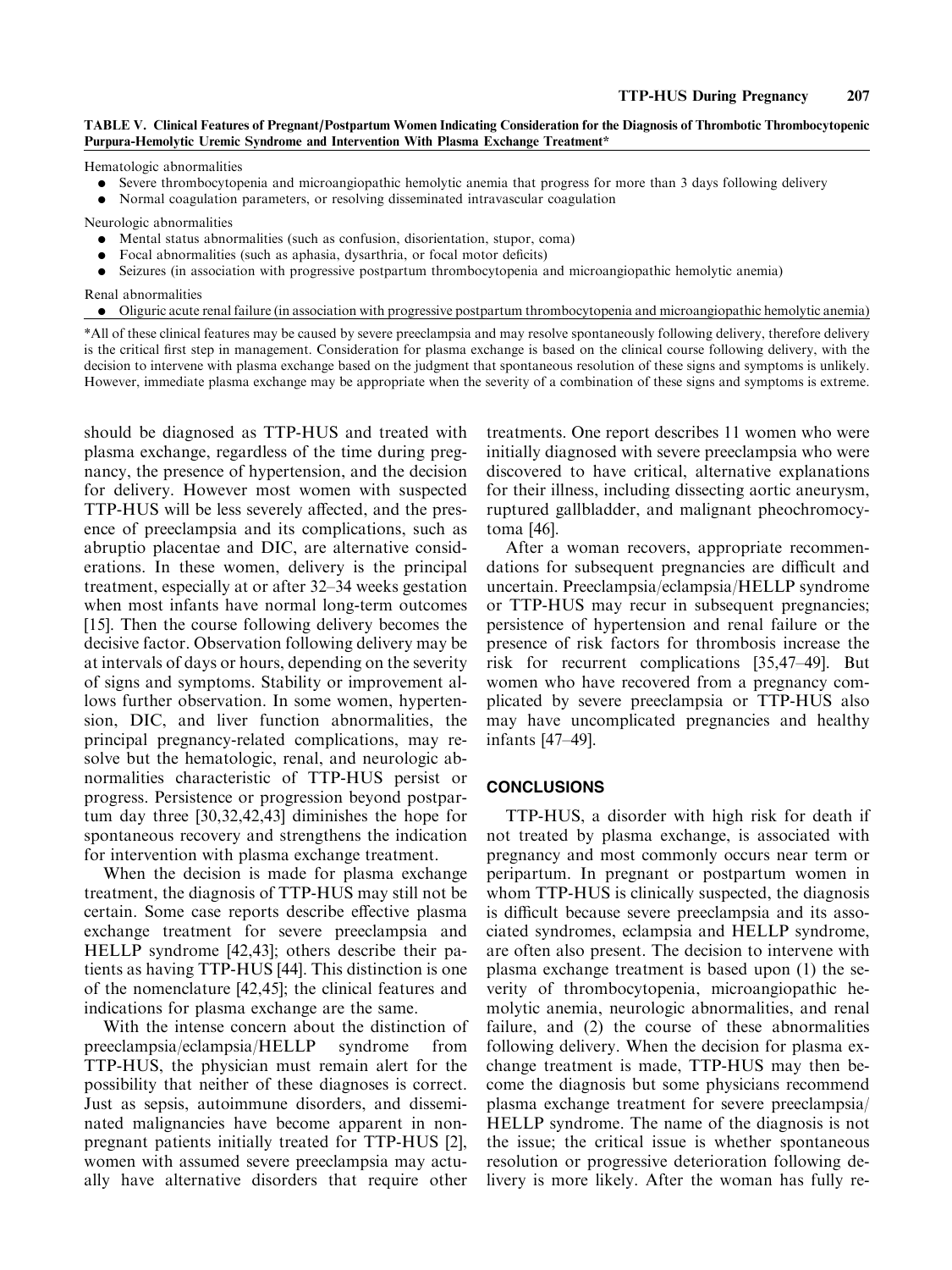208 **McMinn and George** 

covered, counseling her about the risks with future pregnancies is difficult: risks for recurrent complications may be high but uncomplicated pregnancies with healthy infants are also possible.

### **REFERENCES**

- 1. Amorosi EL, Ultmann JE. Thrombotic thrombocytopenic purpura: report of 16 cases and review of the literature. Medicine 1966;45:139-159.
- 2. George JN. How I treat patients with thrombotic thrombocytopenic purpura-hemolytic uremic syndrome. Blood 2000; 96:1223-1229.
- 3. Rizvi MA, Vesely SK, George JN, Chandler L, Duvall D, Smith JW et al. Plasma exchange complications in 71 consecutive patients treated for clinically suspected thrombotic thrombocytopenic purpura-hemolytic uremic syndrome. Transfusion 2000;40:896-901.
- 4. Ridolfi RL, Bell WR. Thrombotic thrombocytopenic purpura. Report of 25 cases and review of the literature. Medicine 1981;60:413-428.
- 5. Bell WR, Braine HG, Ness PM, Kickler TS. Improved survival in thrombotic thrombocytopenic purpura-hemolytic uremic syndrome. New Eng J Med 1991;325:398-403.
- 6. Thompson CE, Damon LE, Ries CA, Linker CA. Thrombotic microangiopathies in the 1980s: Clinical features, response to treatment, and the impact of the human immunodeficiency virus epidemic. Blood 1992;80:1890-1895.
- 7. Hayward CPM, Sutton DMC, Carter WH, Jr., Campbell ED, Scott JG, Francombe WH et al. Treatment outcomes in patients with adult thrombotic thrombocytopenic purpurahemolytic uremic syndrome. Arch Intern Med 1994;154:982-987.
- 8. Fuchs WE, George JN, Dotin LN, Sears DA. Thrombotic thrombocytopenic purpura. Occurrence two years apart during late pregnancy in two sisters. JAMA 1976;235:2126.
- 9. Wiznitzer A, Mazor M, Leiberman JR, Bar-Levie Y, Gurman G, Glezerman M. Familial occurrence of thrombotic thrombocytopenic purpura in two sisters during pregnancy. Am J Obstet Gynecol 1992;166:20-21.
- 10. Alqadah F, Zebeib MA, Awidi AS. Thrombotic thrombocytopenic purpura associated with pregnancy in two sisters. Postgrad Med J 1993;69:229-231.
- 11. Alqadah F. Thrombotic thrombocytopenic purpura in pregnancy. Postgrad Med J 1996;72:768-768.
- 12. Rock GA, Shumak KH, Buskard NA, Blanchette VS, Kelton JG, Nair RC et al. Comparison of plasma exchange with plasma infusion in the treatment of thrombotic thrombocytopenic purpura. New Eng J Med 1991;325:393-397.
- 13. Clark WF, Rock GA, Buskard N, Shumak KH, Leblond P, Anderson D, et al. Therapeutic plasma exchange: an update from the Canadian Apheresis Group. Ann Int Med 1999; 131:453-462.
- 14. Roy V, Rizvi MA, Vesely SK, George JN. Thrombotic thrombocytopenic purpura-like syndromes following bone marrow transplantation: an analysis of associated conditions and clinical outcomes. Bone Marrow Transplant 2001;27:641-636.
- 15. American College of Obstetricians and Gynecologists. Hypertension in pregnancy. ACOG Technical Bulletin 219. Washington, DC: ACOG; 1999:514-521.
- 16. Katz VL, Farmer R, Kuller JA. Preeclampsia into eclampsia: Toward a new paradigm. Am J Obstet Gynecol 2000; 182:1389-1394.
- 17. Saftlas AF, Olson DR, Franks AL, Atrash HK, Pokras R. Epidemiology of preeclampsia and eclampsia in the United States, 1979-1986. Am J Obstet Gynecol 1990;163:460-465.
- 18. Leitch CR, Cameron AD, Walker JJ. The changing pattern of eclampsia over a 60-year period. Br J Obstet Gynaecol 1997;104:917-922.
- 19. Martin JN, Jr., Rinehart BK, May WL, Magann EF, Terrone DA, Blake PG. The spectrum of severe preeclampsia: Comparative analysis by HELLP (hemolysis, elevated liver enzyme levels, and low platelet count) syndrome classification. Am J Obstet Gynecol 1999;180:1373-1382.
- 20. Veltkamp R, Kupsch A, Polasek J, Yousry TA, Pfister HW. Late onset postpartum eclampsia without pre-eclamptic prodromi: clinical and neuroradiological presentation in two patients. J Neurol Neurosurg Psychiat 2000;69:824-827.
- 21. Thomas SV. Neurological aspects of eclampsia. J Neurol Sci 1998;155:37-43.
- 22. Digre KB, Varner MW, Osborn AG, Crawford S. Cranial magnetic resonance imaging in severe preeclampsia vs eclampsia. Arch Neurol 1993;50:399-406.
- 23. Weinstein L. Syndrome of hemolysis, elevated liver enzymes, and low platelet count: A severe consequence of hypertension in pregnancy. Am J Obstet Gynecol 1982;142:159-167.
- 24. Audibert F, Friedman SA, Frangieh AY, Sibai BM. Clinical utility of strict diagnostic criteria for the HELLP (hemolysis, elevated liver enzymes, and low platelets) syndrome. Am J Obstet Gynecol 1996;175:460-464.
- 25. Stubbs TM, Lazarchick J, Horger EO, Loadholt CB. Schistocytosis, aminotransferase elevation and thrombocytopenia in preeclampsia/eclampsia. J Reprod Med 1987;32:777-779.
- 26. Sibai BM, Spinnato JA, Watson DL, Hill GA, Anderson GD. Pregnancy outcome in 303 cases with severe preeclampsia. Obstet Gynecol 1984;64:319-325.
- 27. Martin JN, Blake PG, Perry KG, McCaul JF, Hess LW, Martin RW. The natural history of HELLP syndrome: patterns of disease progression and regression. Am J Obstet Gynecol 1991;164:1500-1513.
- 28. Sibai BM, Ramadan MK, Usta I, Salama M, Mercer BM, Friedman SA. Maternal morbidity and mortality in 442 pregnancies with hemolysis, elevated liver enzymes, and low platelets (HELLP syndrome). Am J Obstet Gynecol 1993;169:1000-1006.
- 29. Burrows RF, Kelton JG. Fetal thrombocytopenia and its relation to maternal thrombocytopenia. New Eng J Med 1993;329:1463-1466.
- 30. Katz VL, Thorp JM, Rozas L, Bowes WA. The natural history of thrombocytopenia associated with preeclampsia. Am J Obstet Gynecol 1990;163:1142-1143.
- 31. Pritchard JA, Cunningham FG, Mason RA. Coagulation changes in eclampsia: their frequency and pathogenesis. Am J Obstet Gynecol 1976;124:855-864.
- 32. Chandran R, Serra-Serra V, Redman CWG. Spontaneous resolution of pre-eclampsia-related thrombocytopenia. Br J Obstet Gynaecol 1992;99:887-890.
- 33. Cohen JD, Brecher ME, Bandarenko N. Cellular source of serum lactate dehydrogenase elevation in patients with thrombotic thrombocytopenia purpura. J Clin Apheresis 1998;13:16-19.
- 34. Witlin AG, Mattar F, Sibai BM. Postpartum stroke: A twenty-year experience. Am J Obstet Gynecol 2000;183:83-
- 35. Seligsohn U, Lubetsky A. Genetic susceptibility to venous thrombosis. New Eng J Med 2001;344:1222-1231.